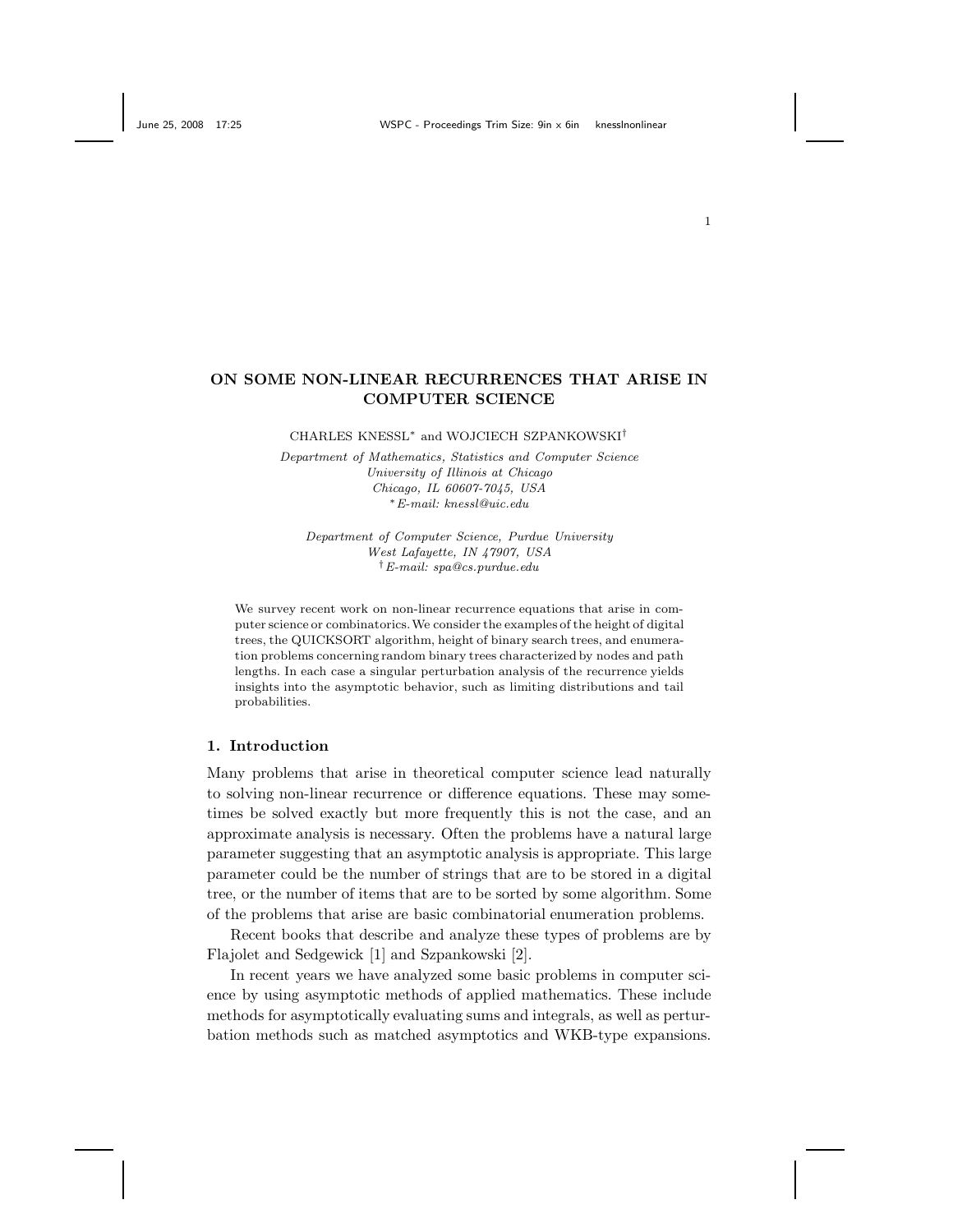The latter are especially useful for difficult non-linear problems that cannot be solved explicitly.

In this note we survey some of the problems and the asymptotic solutions that we obtained. We consider digital trees, sorting algorithms, binary search trees, and enumeration problems that arise in studying numbers of nodes and paths in random binary trees.

## **2. Digital trees**

Suppose that we have a set S of *n* strings, say  $S = \{s_1, s_2, \ldots, s_n\}$ with each  $s_j$  being a finite or infinite sequence of 0's and 1's. Thus, e.g.,  $s_1 = 1001011...$  We assume a probabilistic model, namely that in a given position a 0 or 1 occurs with equal probability  $= 1/2$ , and that the positions are independent of one another. This is called a "symmetric Bernoulli model". We store the *n* strings in a tree. Different trees are obtained by using different rules for this storage. In a "trie" we store the string to the left or right of the root if  $|\mathcal{S}| = 1$ , according to whether the first symbol is a 1 or a 0. If  $|\mathcal{S}| > 1$  we split the set of strings into two subsets according to whether the first symbol is a 1 or a 0. The trie is then built recursively and in Fig. 1 we illustrate this for an example with 4 strings. A second type of digital tree is a "PATRICIA trie", which can be obtained from a trie by eliminating nodes that have only one branch (see Fig. 1). A "digital search tree (DST)" is a further refinement that stores the strings in the internal nodes of the tree. To measure how efficiently a digital tree will store a large number *n* of strings we consider the "height" of the tree, which is defined as the largest path in the tree, and is related to the maximum search time. In the examples in Fig. 1 the heights are 3, 2, 2 for the respective cases of the trie, PATRICIA and DST.



Fig. 1. A sketch of the three types of digital trees, as they each store the 4 strings  $s_1 = 11100 \ldots, s_2 = 10111 \ldots, s_2 = 00110 \ldots$  and  $s_4 = 000011 \ldots$ 

2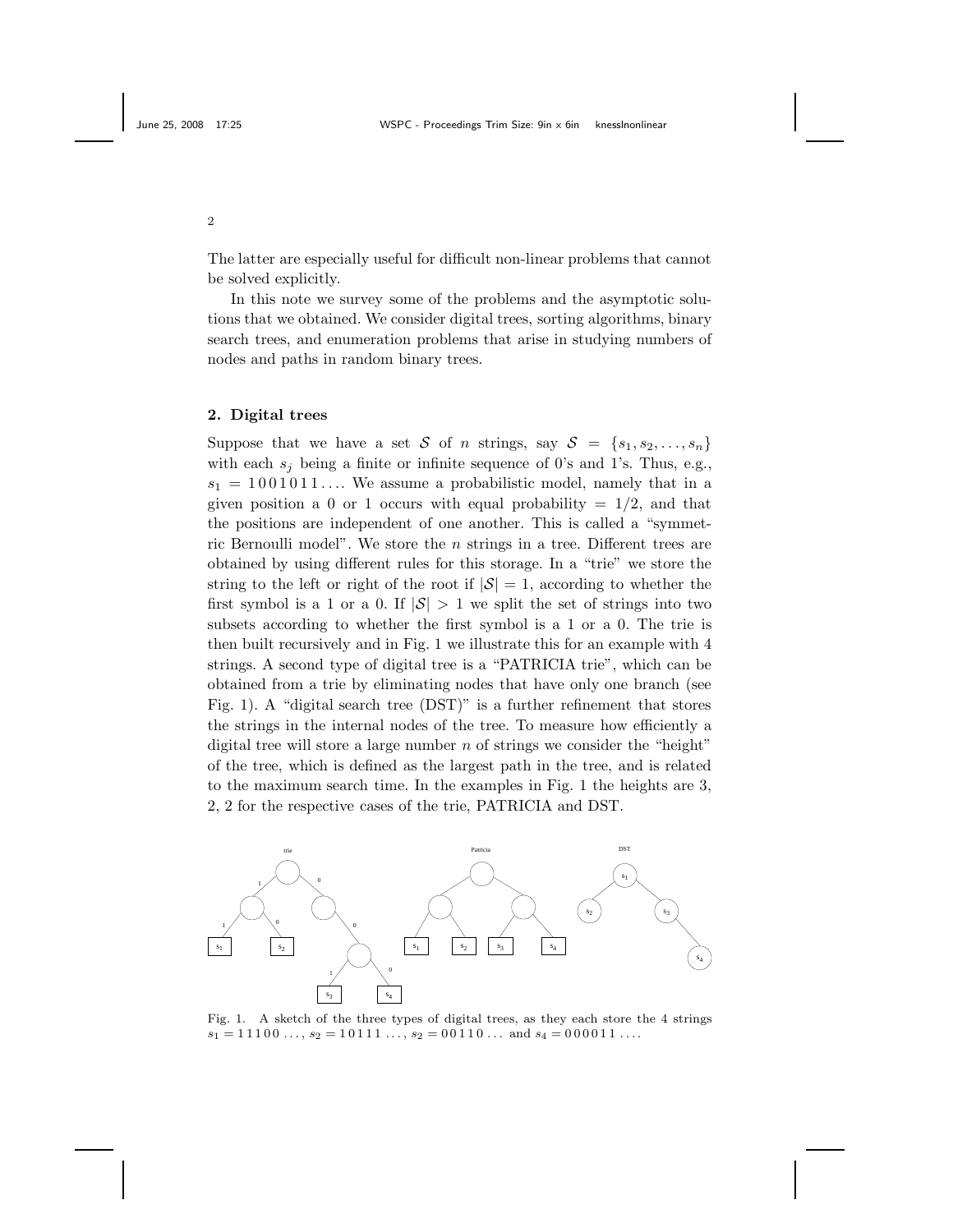The height is a random variable whose probability distribution we denote by

$$
h^{\mathrm{T}}(k, n) = \text{Prob}\left[\mathcal{H}_n^{\mathrm{T}} \leqslant k\right] \tag{1}
$$

where T is used to denote trie. Similarly we define the heights of PATRICIA and DST by  $\mathcal{H}_n^{\text{PAT}}$  and  $\mathcal{H}_n^{\text{DST}}$ . The distribution functions satisfy the respective recurrences

$$
h^{T}(k+1,n) = 2^{-n} \sum_{i=0}^{n} {n \choose i} h^{T}(k,i) h^{T}(k,n-i), \ k \geq 0; \qquad (2)
$$

$$
h^{T}(0,0) = h^{T}(0,1) = 1; \ h^{T}(0,n) = 0, \ n \geq 2;
$$

$$
h^{\text{PAT}}(k+1,n) = 2^{1-n}h^{\text{PAT}}(k+1,n)
$$
  
+ 
$$
2^{-n} \sum_{i=0}^{n-1} {n \choose i} h^{\text{PAT}}(k,i)h^{\text{PAT}}(k,n-i), \ n \geq 2, \ k \geq 0; \quad (3)
$$

$$
h^{\text{PAT}}(0,0) = h^{\text{PAT}}(0,1) = 1; \ h^{\text{PAT}}(0,n) = 0, n \ge 2;
$$

$$
h^{\text{DST}}(k+1, n+1) = 2^{-n} \sum_{i=0}^{n} h^{\text{DST}}(k, i) h^{\text{DST}}(k, n-i), \ k \geqslant 0; \quad (4)
$$

$$
h^{\text{DST}}(0, 0) = h^{\text{DST}}(0, 1) = 1; \ h^{\text{DST}}(0, n) = 0, \ n \geqslant 2.
$$

These three recurrences look very similar but their solutions turn out to be much different. They can be recast as functional equations by introducing exponential generating functions, with  $H_k(z) = \sum_{n=0}^{\infty} h(k, n)z^n/n!$ . For example, for DST we obtain  $H'_{k+1}(z) = [H_k(z/2)]^2$ . The case of tries can be explicitly solved and the mean height satisfies

$$
E\left[\mathcal{H}_n^{\mathrm{T}}\right] \sim 2\log_2(n), \ n \to \infty. \tag{5}
$$

The distribution follows a double exponential or extreme value law as  $n \to \infty$  [3,4].

For the case of PATRICIA we analyzed (3) asymptotically as  $n \to \infty$ using perturbation methods and found that  $h^{PAT}(k, n)$  behaves differently for the three scales (i)  $k = n - O(1)$ , (ii)  $k = \log_2 n + O(1)$  and (iii)  $2^k - n =$ *O*(1). Below we give some of our asymptotic formulas:

(i) 
$$
k = n - j, j = O(1), n \to \infty
$$

$$
1 - h^{\text{PAT}}(k, n) = \text{Prob}\left[\mathcal{H}_n^{\text{PAT}} > k\right] \sim 2^{-n^2/2} 2^{(j-3/2)n} n! \rho_0 \mathcal{K}_j,
$$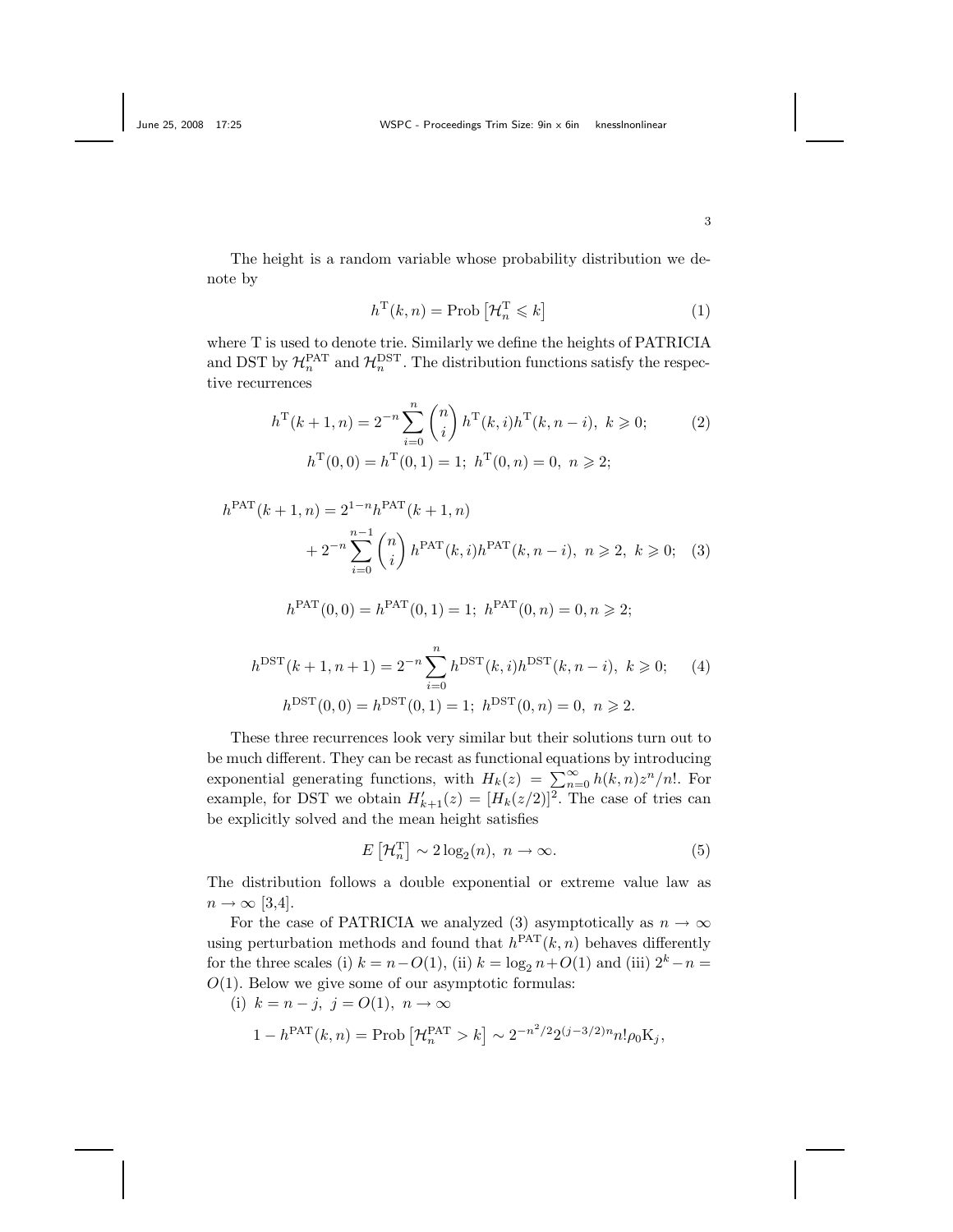$$
K_j = 2^{-j^{-2}/2} 2^{3j/2} \frac{1}{4\pi i} \oint z^{1-j} e^z \prod_{m=0}^{\infty} \left[ \frac{1 - \exp(-z^{2-m-1})}{z^{2-m-1}} \right] dz
$$

$$
\rho_0 = \prod_{\ell=2}^{\infty} (1 - 2^{-\ell})^{-1} = 1.731 \dots
$$
  
(ii)  $k, n \to \infty; \ \xi = n2^{-k}(1), 0 < \xi < 1$ 
$$
h^{\text{PAT}}(k, n) \sim \sqrt{1 + 2\xi \Phi'(\xi) + \xi^2 \Phi''(\xi)} e^{-n\Phi(\xi)}
$$

where  $\Phi(\xi) > 0$  was determined numerically. Also, as  $\xi \to 0^+$ 

$$
\Phi(\xi) \sim \frac{1}{2} \rho_0 e^{\phi(\log_2 \xi)} \xi^{3/2} \exp\left(-\frac{\log^2 \xi}{2 \log 2}\right),
$$

$$
\phi(x) = \frac{\log 2}{2} x(x+1) + \sum_{\ell=0}^{\infty} \log \left[\frac{1 - \exp(-2^{x-\ell})}{2^{x-\ell}}\right]
$$

$$
+ \sum_{\ell=1}^{\infty} \log \left[1 - \exp(-2^{x+\ell})\right],
$$

and as  $\xi \rightarrow 1^-$ 

$$
\Phi(\xi) \sim D_1 + (1 - \xi) [\log(1 - \xi) - 1 - \log D_2],
$$
  
\n
$$
D_1 = 1 + \log(\mathbf{K}_0^*), \quad D_2 = \mathbf{K}_1^* \mathbf{K}_0^* / e
$$
  
\n
$$
\mathbf{K}_0^* = .6832..., \quad \mathbf{K}_1^* = 1.259...
$$
  
\n(iii)  $k, n \to \infty; 2^k - n = M = O(1)$   
\n
$$
h_n^{\text{PAT}}(k, n) \sim \frac{\sqrt{2\pi}}{M!} D_2^M n^{M+1/2} e^{-D_1 n}.
$$

We can view (i) as the right tail and (iii) as the left tail of the distribution. Most of the probability mass is concentrated in that range of  $k$  where  $h^{PAT}$ changes from being  $\approx 0$  to being  $\approx 1$ . We can show that this occurs in the asymptotic matching region between cases (i) and (ii). By using the behavior of  $\Phi(\xi)$  as  $\xi \to 0^+$  (which is in the matching region) we conclude that most probability mass occurs at the single point

$$
k_1 = k_1(n) = 1 + \left\lfloor \log_2 n + \sqrt{2 \log_2 n} - 3/2 \right\rfloor.
$$

Thus  $h^{\text{PAT}}(k_1(n) - 1, n) \approx 0$  while  $h_n^{\text{PAT}}(k_1(n), n) \approx 1$ . This is true outside of very special subsequences of *n*, which lead to mass at exactly two points and which we precisely characterized in [5]. The mean thus satisfies

$$
\mathcal{E}\left[\mathcal{H}_n^{\text{PAT}}\right] = \log_2 n + \sqrt{2\log_2 n} + O(1),\tag{6}
$$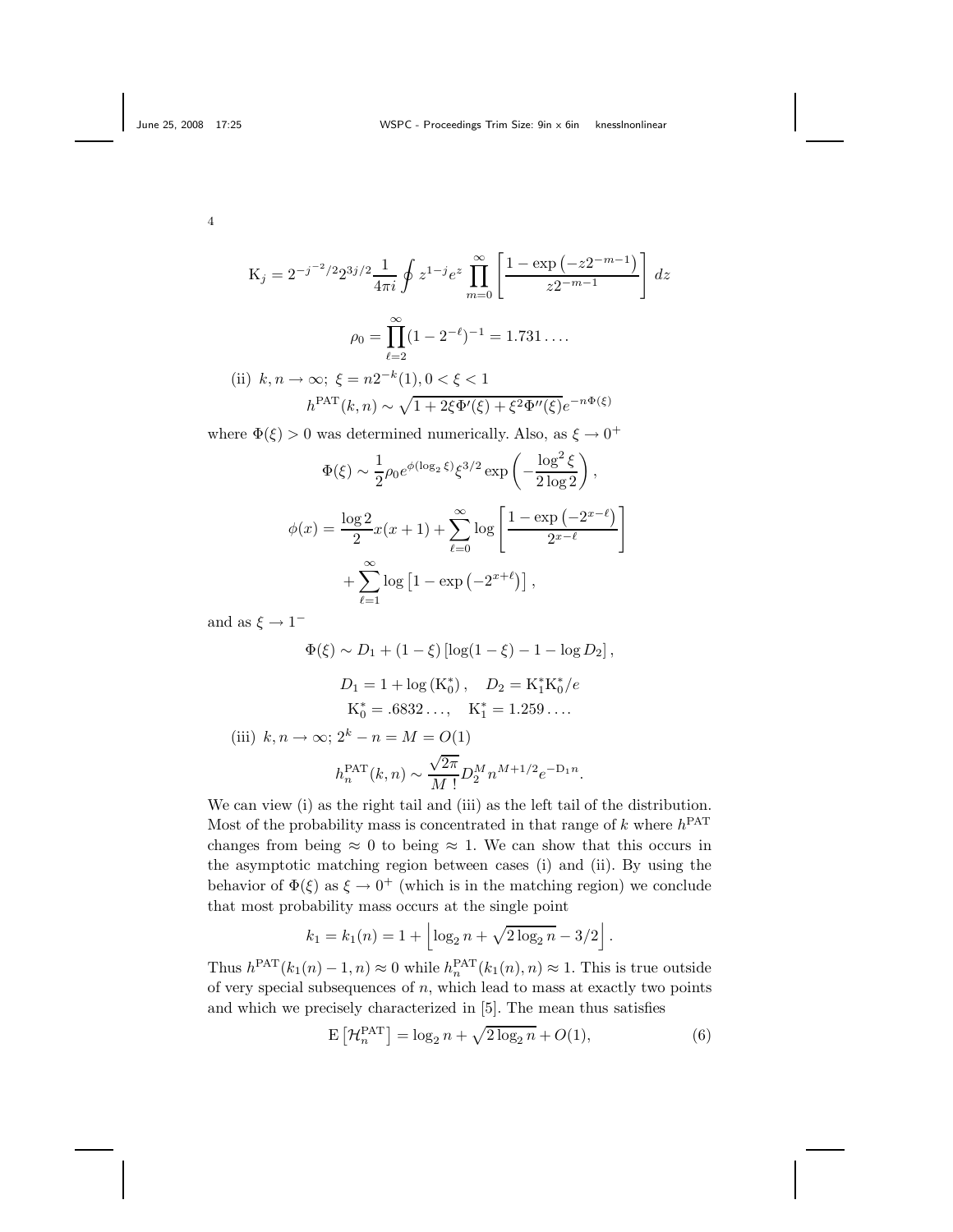which is smaller than the mean for tries (cf.  $(5)$ ) by a factor of  $1/2$ . Results similar to  $(6)$  were also obtained in  $[6,7]$  by probabilistic methods.

In Fig. 2 we illustrate the height distribution occurring at one or two points.



Fig. 2. Asymptotic distributions for the height and their corresponding lower and upper bounds for PATRICIA tries with  $n = 6.2 \cdot 10^8$  (one point distribution) and  $n = 5 \cdot 10^8$ (two point distribution).

An analogous analysis of (4) for the DST model showed [8] that there are now four ranges of  $(k, n)$  that must be analyzed, which includes the three cases for PATRICIA and also the new scale where  $k, n \to \infty$  with  $k/n \in (0, 1)$ . We give below only our results for the mean

$$
\mathcal{E}\left[\mathcal{H}_n^{\text{DST}}\right] = \log_2 n + \sqrt{2\log_2 n} - \log_2\left(\sqrt{2\log_2 n}\right) + O(1),\tag{7}
$$

which shows that the DST height is typically smaller than the PATRICIA height by the  $O(\log \log n)$  term. The first two terms in (7) were previously obtained in [9] by probability arguments, but his is not enough to distinguish DST from PATRICIA.

#### **3. QUICKSORT algorithm**

A popular sorting algorithm, that is taught in even elementary computer science classes, is QUICKSORT. This gives an efficient method of sorting *n* items. We assume that all possible *n*! orderings of the items are equally likely and let  $\mathcal{L}_n$  be the number of comparisons needed to sort completely the list.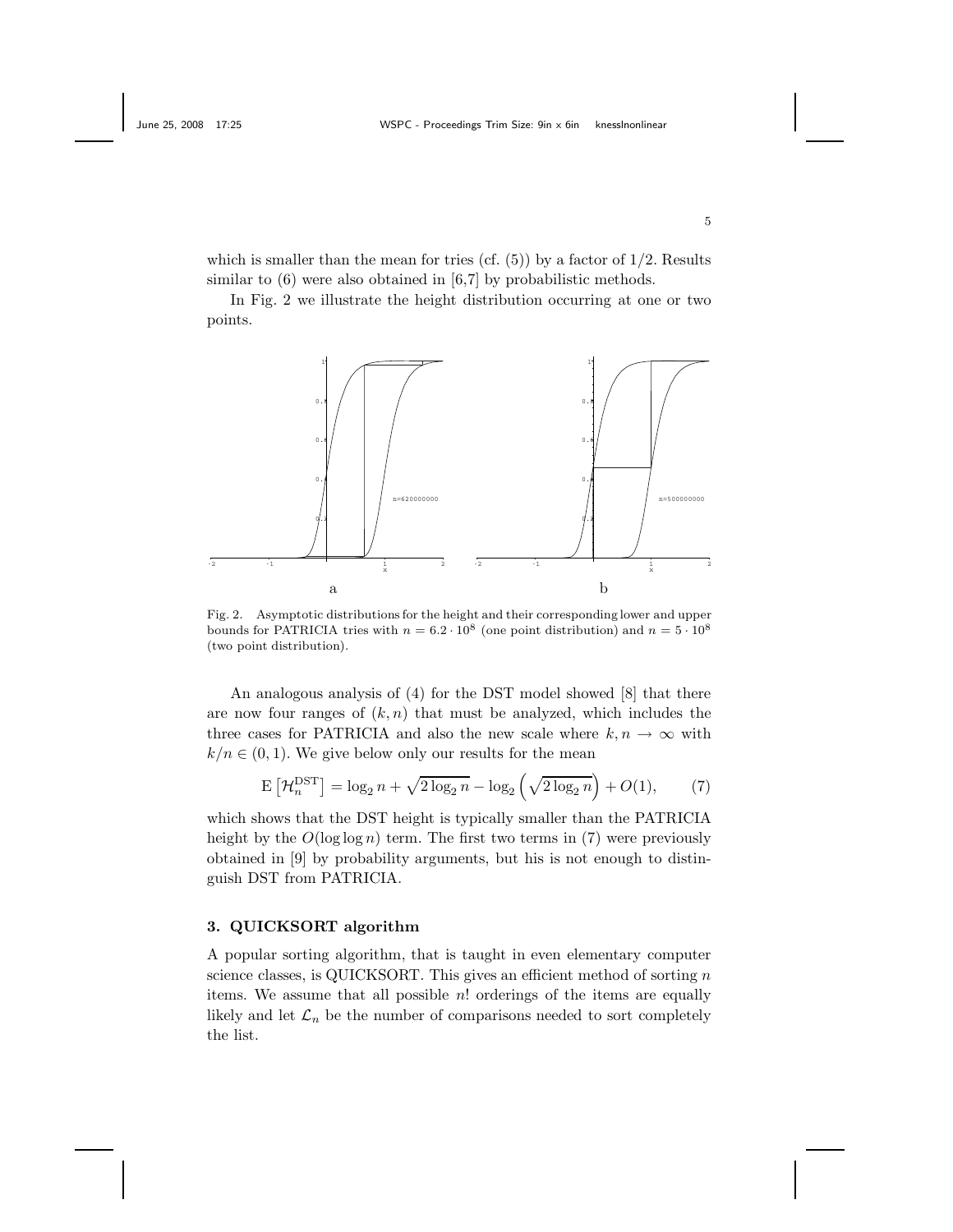In the algorithm we choose randomly one of the *n* items and then compare its rank to the remaining  $(n - 1)$  items. This divides the remaining items into two sublists, and these sublists are then sorted recursively by this method. It is well known [10] that as  $n \to \infty$  the mean  $E[\mathcal{L}_n] \sim 2n \log n = O(n \log n)$ , while the best case performance is  $\sim n \log_2 n$ , and the worst case is  $\sim n^2/2$ . Thus the mean is of the same order as the best case, with a larger constant since  $2 > 1/\log 2$ . Higher order moments are also readily computable but the full distribution of  $\mathcal{L}_n$ ,  $Pr[\mathcal{L}_n = k]$ , seems much harder. Its generating function

$$
L_n(u) = \sum_{k=0}^{\infty} \Pr\left[\mathcal{L}_n = k\right] u^k
$$
 (8)

satisfies the non-linear recurrence

$$
L_{n+1}(u) = \frac{u^n}{n+1} \sum_{i=0}^{n} L_i(u) L_{n-i}(u), L_0(u) = 1.
$$
 (9)

We wish to study this equation for  $n \to \infty$ . We found that several different ranges of *u* lead to different expansions, but focus here only on one specific range of *u*, which will correspond to that range of *k* where most of the probability mass accumulates.

If we set 
$$
u = 1 + w/n
$$
 (thus  $u - 1 = O(n^{-1})$ ) with  
\n
$$
L_n(u) = e^{A_n(u-1)}G(n(u-1); n) = e^{A_n w/n}G(w; n),
$$
\n(10)

$$
A_n = E[\mathcal{L}_n] = 2(n+1) \left[ \sum_{i=1}^n \frac{1}{i} \right] - 2n
$$

then  $G(w; n) \to G_0(w)$  as  $w \to \infty$  where  $G_0$  satisfies the non-linear integral equation

$$
e^{-w}G_0(x) = \int_0^1 e^{2\phi(x)w}G_0(wx)G_0(w - wx) dx,
$$
 (11)

$$
\phi(x) = x \log x + (1 - x) \log(1 - x), \ G_0(0) = 1, \ G'_0(0) = 0.
$$

Furthermore,  $Pr[\mathcal{L}_n - E[\mathcal{L}_n] = ny] \sim n^{-1}P(y)$  where  $P(y)$  satisfies the double integral equation

$$
P(y+1) = \int_0^1 \int_{-\infty}^{\infty} P\left(xt + \frac{y - 2\phi(x)}{2(1-x)}\right) \times P\left(-(1-x)t + \frac{y - 2\phi(x)}{2(1-x)}\right) dt dx, \quad (12)
$$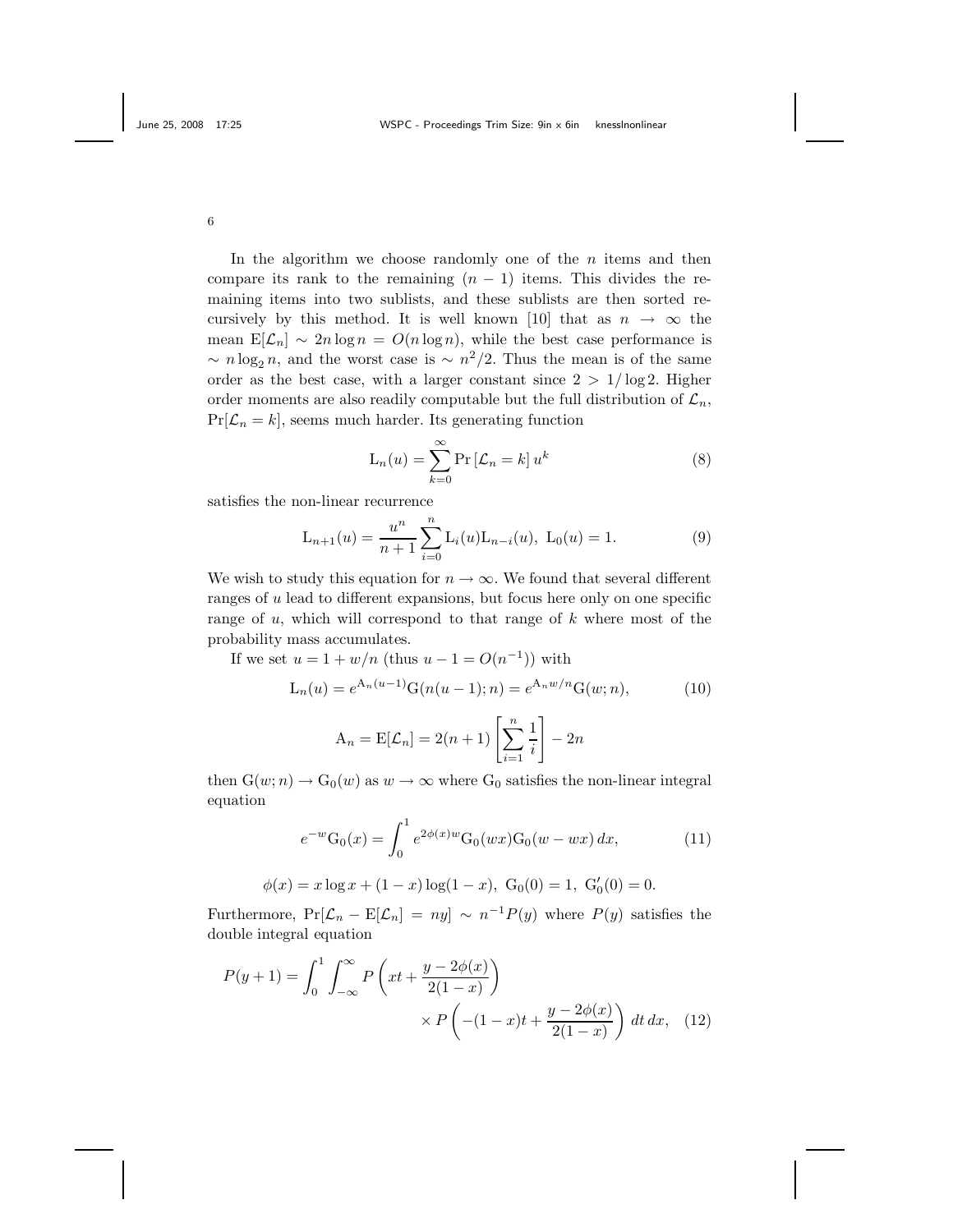$$
\int_{-\infty}^{\infty} P(y) dy = 1, \int_{-\infty}^{\infty} yP(y) dy = 0.
$$

The functions  $G_0$  and *P* are closely related, in fact  $G_0(w)$  =  $\int_{-\infty}^{\infty} e^{wy} P(y) dy$  is just the moment generating function of the continuous probability density *P*(*y*).

An asymptotic analysis of (11) and (12) yielded [11] the following results for  $G(w)$  as  $w \to \pm \infty$ :

$$
G_0(w) \sim \frac{2\sqrt{2}}{\sqrt{\pi \log 2}} \sqrt{-w} \exp\left[\left(\frac{1}{\log 2} - 2\right) w \log(-w) + \beta_0 w\right],\qquad(13)
$$

$$
w \to -\infty
$$

$$
G_0(w) \sim \frac{C_*}{w} e^{-w^2} e^{(1-2\gamma - 2\log 2)w} \exp\left[\int_1^w \frac{2e^u}{u} du\right], \ w \to +\infty.
$$
 (14)

Here  $\gamma$  is the Euler constant, and  $\beta_0$  and  $C_*$  are constants that must be evaluated numerically. The corresponding results for  $P(y)$  as  $y \to \pm \infty$  (the tails of the limiting QUICKSORT density) are

$$
P(y) \sim \frac{1}{\pi e} \sqrt{\frac{2}{a}} \exp\left[\frac{\beta_0 - y}{a} - \frac{a}{e} \exp\left(\frac{\beta_0 - y}{a}\right)\right], \ y \to -\infty,
$$
 (15)  

$$
a = 2 - \frac{1}{\log 2},
$$

$$
P(y) \sim \frac{C_*}{\sqrt{8\pi}} \sqrt{\frac{y}{1 - 1/w_*}} e^{-w_*^2} e^{-(2\gamma + 2\log 2)w_*}
$$
  
 
$$
\times \exp\left[-yw_* + \int_1^{w_*} \frac{2e^u}{u} du\right], \ y \to +\infty \quad (16)
$$

where  $w_* = w_*(y)$  is defined implicitly from

$$
y = \frac{2}{w_*} e^{w_*}; \ w_* \sim \log\left(\frac{y}{2}\right), y \to \infty.
$$
 (17)

It follows that the left tail of  $P(y)$  is very thin (decaying as a double exponential) while the right tail is slightly thinner than an exponential (with  $log[P(y)] \sim -y log y$  as  $y \to +\infty$ ). Our results are much sharper than previous estimates in [12,13,14].

7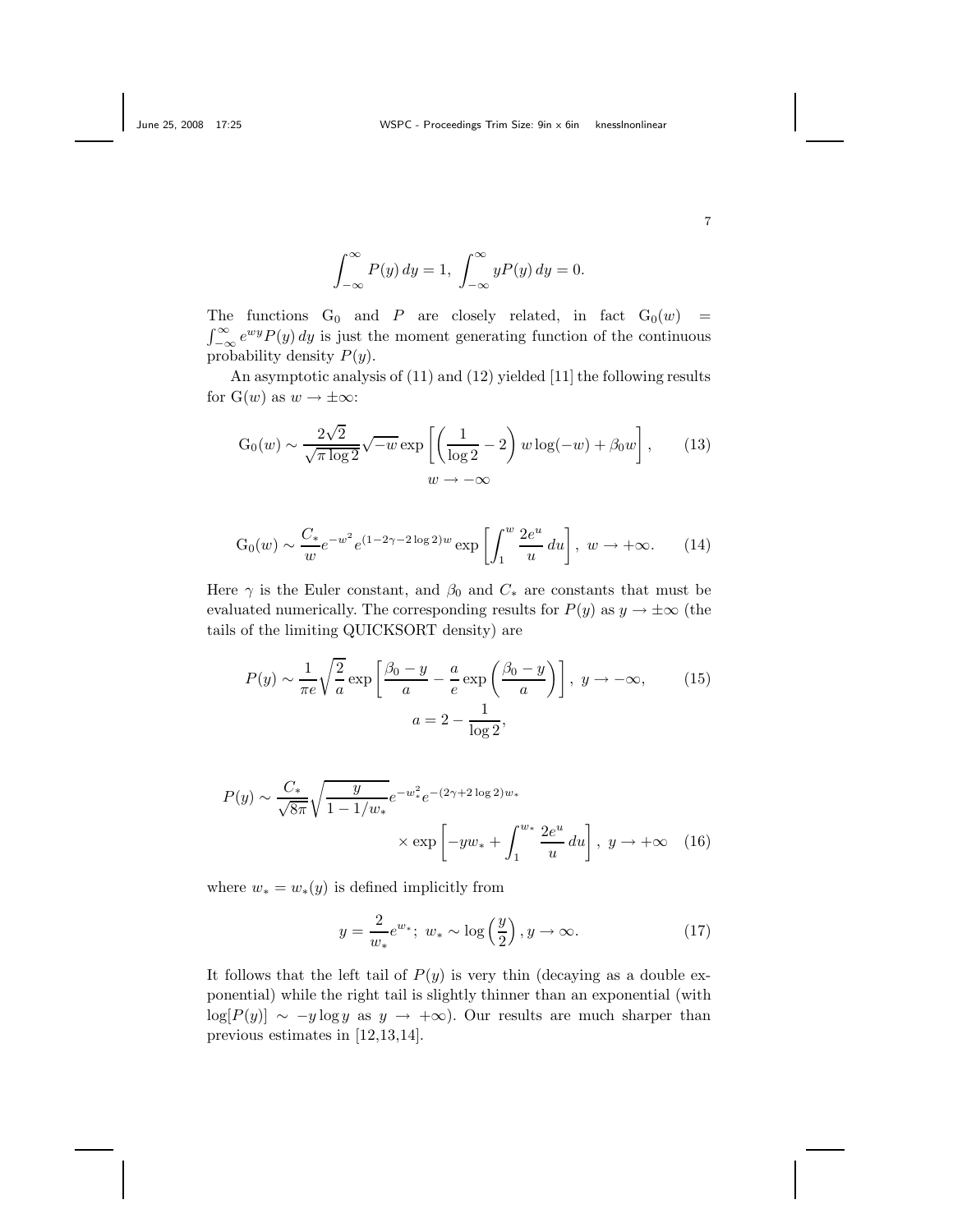#### **4. Binary search trees**

Binary search trees are the most fundamental data structure used for searching. The height distribution  $L_n^k = \text{Prob}\left[\mathcal{H}_h^{\text{BST}} \leqslant k\right]$  satisfies the recurrence

$$
\mathcal{L}_{n+1}^{k+1} = \frac{1}{n+1} \sum_{\ell=0}^{n} \mathcal{L}_{\ell}^{k} \mathcal{L}_{n-\ell}^{k}, \ k \geqslant 0, \tag{18}
$$

with  $L_0^0 = 1$  and  $L_n^0 = 0$  for  $n \ge 1$ . We contrast (18) to the digital tree recurrences in (2)–(4). Some previous analyses of this model for  $n \to \infty$  are given in [15,16,17].

In [18] we analyzed (18) for  $k, n \to \infty$ , identifying the following five asymptotic ranges: (i)  $n-k = O(1)$ , (ii)  $0 < k/n < 1$ , (iii)  $k/\log n = \nu$  fixed and  $\nu > A = 4.311...$ , (iv)  $k = A \log n + B \log \log n + O(1), B = -\frac{3}{2}\frac{A}{A-1}$ , (v)  $n2^{-k} = \omega$  fixed and  $0 < \omega < 1$ , and (vi)  $2^{k} - n = O(1)$ . The most interesting case is (iv) where we have  $L_n^k \sim f(\zeta), \zeta = k - A \log n - B \log \log n$ and *f* satisfies the non-linear integral equation

$$
f(\zeta + 1) = \int_0^1 f(\zeta - A \log t) f(\zeta - A \log(1 - t)) dt,
$$
 (19)

for  $\zeta \in \mathbb{R}$ . While not being able to solve (19) exactly, matched asymptotics can be used to argue the tail behaviors

$$
1 - f(\zeta) \sim c_1 \zeta \exp \left[ -\left(1 - A^{-1}\right) \zeta \right], \ \zeta \to +\infty \tag{20}
$$

$$
f(\zeta) \sim 2\sqrt{\frac{2c_0}{\pi}} \sqrt{\frac{A\log 2}{A\log 2 - 1}} e^{-\beta_*\zeta} \exp\left[-c_0 e^{-\beta_*\zeta}\right], \ \zeta \to -\infty \tag{21}
$$

where  $c_0, c_1$  are constants that were found numerically,  $\beta_*$  = log 2*/*(*A* log 2−1) = *.*3486 *...* and *A >* 1 satisfies *A* log *A*−*A*−*A* log 2+1 = 0  $(\text{thus } A = 4.311...)$ .

We therefore see that the right tail is exponential with an additional algebraic factor of  $\zeta$ , and the left tail is again a very thin double exponential.

#### **5. Binary trees**

In Fig. 3 we sketch a typical binary tree with  $n = 5$  nodes. Each node has an associated left and right path length. In going from the root of the tree to a given node we take a number of steps to the left and a number of steps to the right. The sum of these over all nodes is the right (resp. left) path length  $\mathcal R$  (resp.  $\mathcal L$ ) for the tree. The (total) path length is  $\mathcal P = \mathcal R + \mathcal L$ , which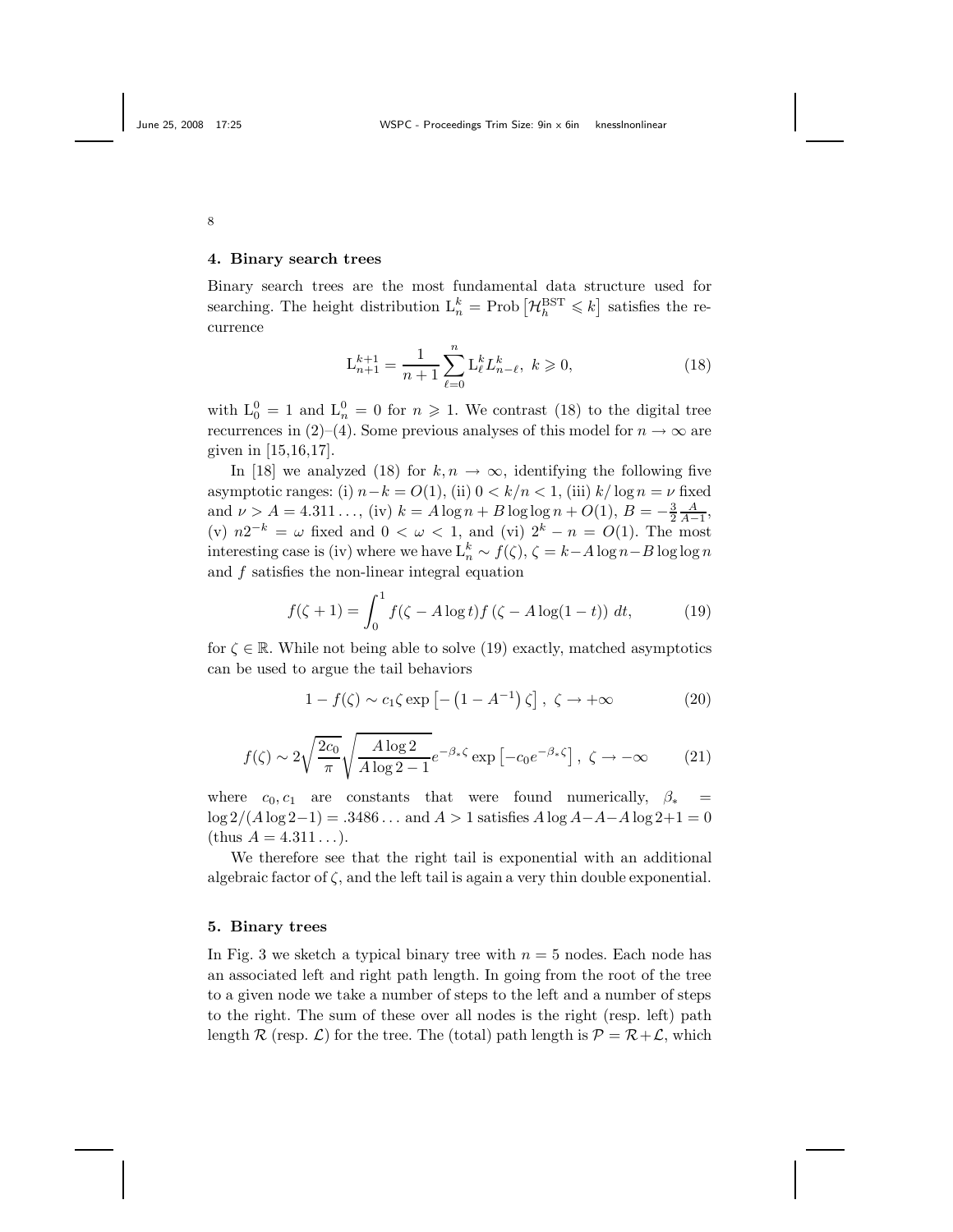

Fig. 3. A sketch of a binary tree with 5 nodes, total path length  $P = 6$ , right path length  $\mathcal{R} = 4$ , and left path length  $\mathcal{L} = 2$  (thus  $\mathcal{J} = 2$ ).

is the sum of the depths of the nodes in the tree. We then let  $\mathcal{J} = \mathcal{R} - \mathcal{L}$ be the difference between the right and left path lengths.

We let  $b(n, p)$  be the number of binary trees with *n* nodes and total path length *p*. The generating function  $B_n(w) = \sum_{p=0}^{\infty} b(n, p) w^p$  satisfies

$$
B_{n+1}(w) = w^n \sum_{k=0}^{n} B_k(w) B_{n-k}(w), \ n \geqslant 0 \tag{22}
$$

with  $B_0(w) = 1$ . It was previously established that  $B_n(1)$ , the total number of trees with *n* nodes, is the Catalan number  $C_n = \frac{1}{n+1} \binom{2n}{n}$ . Also, the fraction of trees with *n* nodes that have path length  $\frac{n+1}{p}$ ,  $\frac{b(n,p)}{\sum_{p=0}^{\infty} b(n,p)}$ , follows an Airy distribution [19] with the scaling  $p = O(n^{3/2})$ . A more difficult problem is to fix the path length *p* and then study the distribution of the number of nodes, i.e.,  $b(n, p) / \sum_{n=0}^{\infty} b(n, p)$ , or to study the double sequence  $b(n, p)$ . In [20] we analyzed  $b(n, p)$  for the following scales: (i)  $p, n \to \infty$  with  $p = \binom{n}{2} - O(1)$ , (ii)  $p = O(n^2)$ , (iii)  $p = O(n^{3/2})$  (leading to leading order to the Airy distribution), (iv)  $p = O(n^{4/3})$ , and (v)  $p = n \log_2 n + O(n)$ . Having a thorough understanding of  $b(n, p)$  in all of the different ranges allowed us to first estimate the number of trees (regardless of the number of nodes) that have path length *p*. Its exponential growth rate takes the form

$$
\log \left[ \sum_{n=0}^{\infty} b(n, p) \right] = \frac{2p \log^2 2}{\log p} \left[ 1 - C_0 (\log p)^{-2/3} + O\left( (\log p)^{-1} \right) \right] \tag{23}
$$

where  $p \to \infty$  and  $C_0 = (2 \log 2)^{1/3} |r_0|$ , where  $r_0 = \max\{z : Ai(z) = 0\}$ −2*.*3381 *...* is the maximal root of the Airy function. The leading term in (23) was also obtained using combinatorial arguments by Seroussi [21]. To understand the fraction of trees that have *n* nodes for a fixed path length  $p$  we must analyze the asymptotic matching region between cases (iv)

9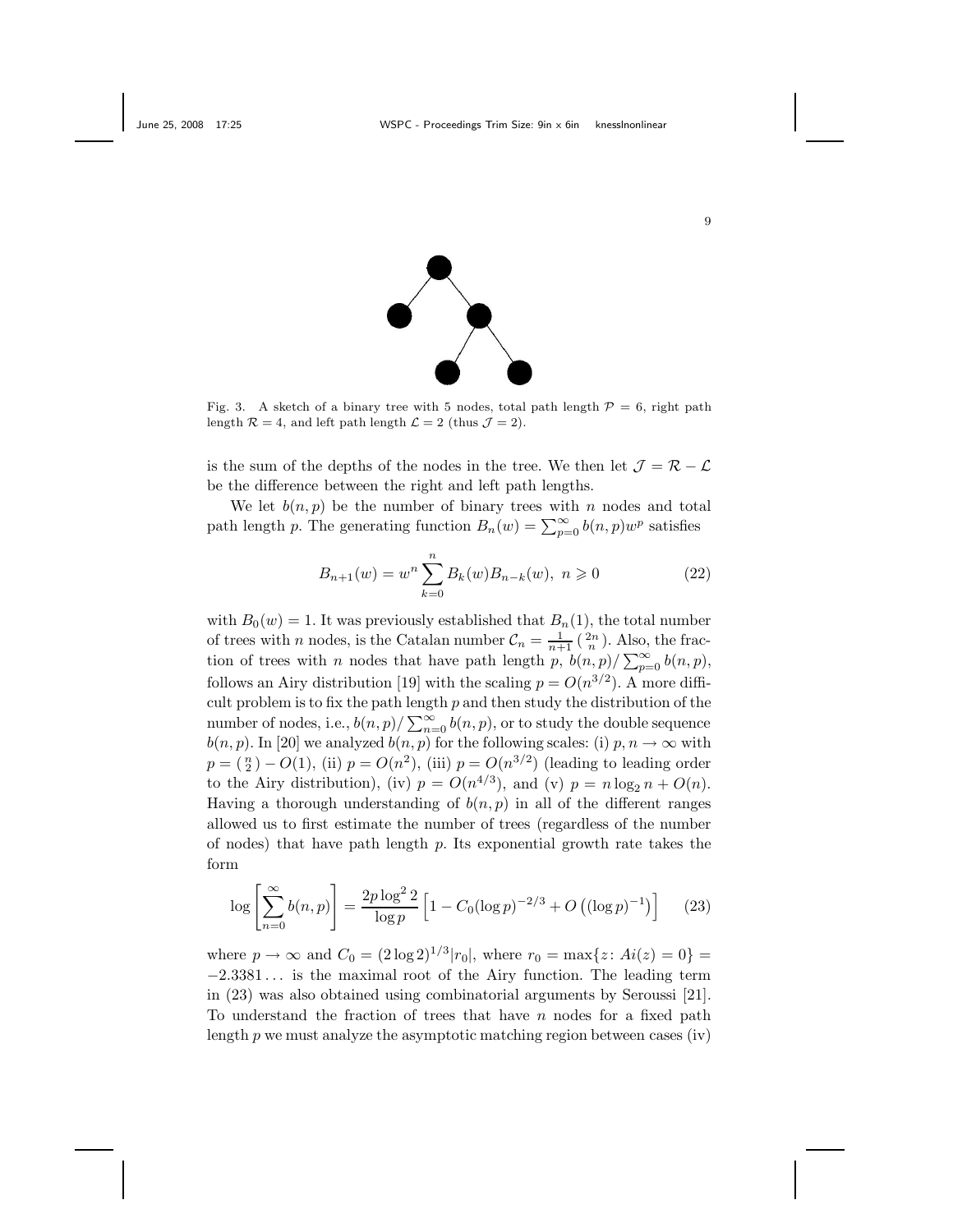and (v) above. Examining carefully the scale  $p = n \log_2 n + O(n(\log n)^{1/3}]$ we obtained the Gaussian limit law

$$
\frac{b(n,p)}{\sum_{n=0}^{\infty} b(n,p)} \approx \frac{1}{\sqrt{2\pi \mathcal{V}(p)}} \exp\left[-\frac{(n-\mathcal{N}(p))^2}{2\mathcal{V}(p)}\right]
$$
(24)

where the mean and variance are

$$
\mathcal{N}(p) = \frac{p \log 2}{\log p} \left[ 1 - \frac{2^{4/3}}{3} (\log 2)^{1/3} \frac{|r_0|}{(\log p)^{2/3}} + O\left( (\log p)^{-1} \right) \right] \tag{25}
$$

$$
\mathcal{V}(p) \sim \frac{p}{(\log p)^{5/3}} \frac{2^{1/3}}{9} (\log 2)^{1/3} |r_0|.
$$

We next examine binary trees, but now distinguish between the left and right paths. We let  $b(n, r, \ell)$  be the number of such trees with right (resp., left) path = *r* (resp.,  $\ell$ ). Its double generating function  $G_n(w, v)$  =  $\sum_{r=0}^{\infty} \sum_{\ell=0}^{\infty} b(n,r,\ell) w^r v^{\ell}$  satisfies

$$
G_{n+1}(w,v) = \sum_{k=0}^{\infty} w^k v^{n-k} G_k(w,v) G_{n-k}(w,v)
$$
 (26)

with  $G_0(w, v) = 1$ , and we note that (18) and (26) are related by  $G_n(w, w) = B_n(w)$ . In [22] we analyzed the joint left–right path distribution for  $n \to \infty$  with the scaling  $\mathcal{P}(n^{3/2})$  and  $\mathcal{J}(n^{5/4})$ . Here we only discuss the path length difference, whose generating function is  $G_n(w, w^{-1})$ . The fraction of trees whose path length difference is  $\mathcal{J} = n^{5/4}\beta = O(n^{5/4})$ satisfies the limit law

$$
\frac{1}{\mathcal{C}_n} \sum_{\ell} b(n, \ell + \mathcal{J}, \ell) \sim n^{-5/4} p_{-}(\beta) \tag{27}
$$

as  $n \to \infty$ , where  $p_-(\beta)$  is a continuous density that satisfies  $p_-(\beta)$  =  $p_{-}(-\beta)$ ,  $\int_{-\infty}^{\infty} p_{-}(\beta) d\beta = 1$  and has the properties

$$
p_{-}(\beta) \sim \sqrt{\frac{5}{6}} (5\beta)^{1/3} \widetilde{C} \exp \left[ -\frac{3}{4} 5^{1/3} \beta^{4/3} \right], \ \beta \to \infty,
$$
  
 $\widetilde{C} = .5513...,$   
 $p_{-}(0) = .4572..., p''_{-}(0) = -.7146...$ 

Also,  $p_-(\beta)$  has a unique inflection point for  $\beta > 0$ , at  $\beta = .7589...$  (see Fig. 4). Other recent investigations into the path length difference and its asymptotic properties appear in [23,24]. We also show in [22] that the moment generations function of *p*<sup>−</sup> is

$$
\int_{-\infty}^{\infty} e^{\beta \theta} p_{-}(\beta) d\beta = 1 + \sqrt{\pi} \overline{H}(\theta)
$$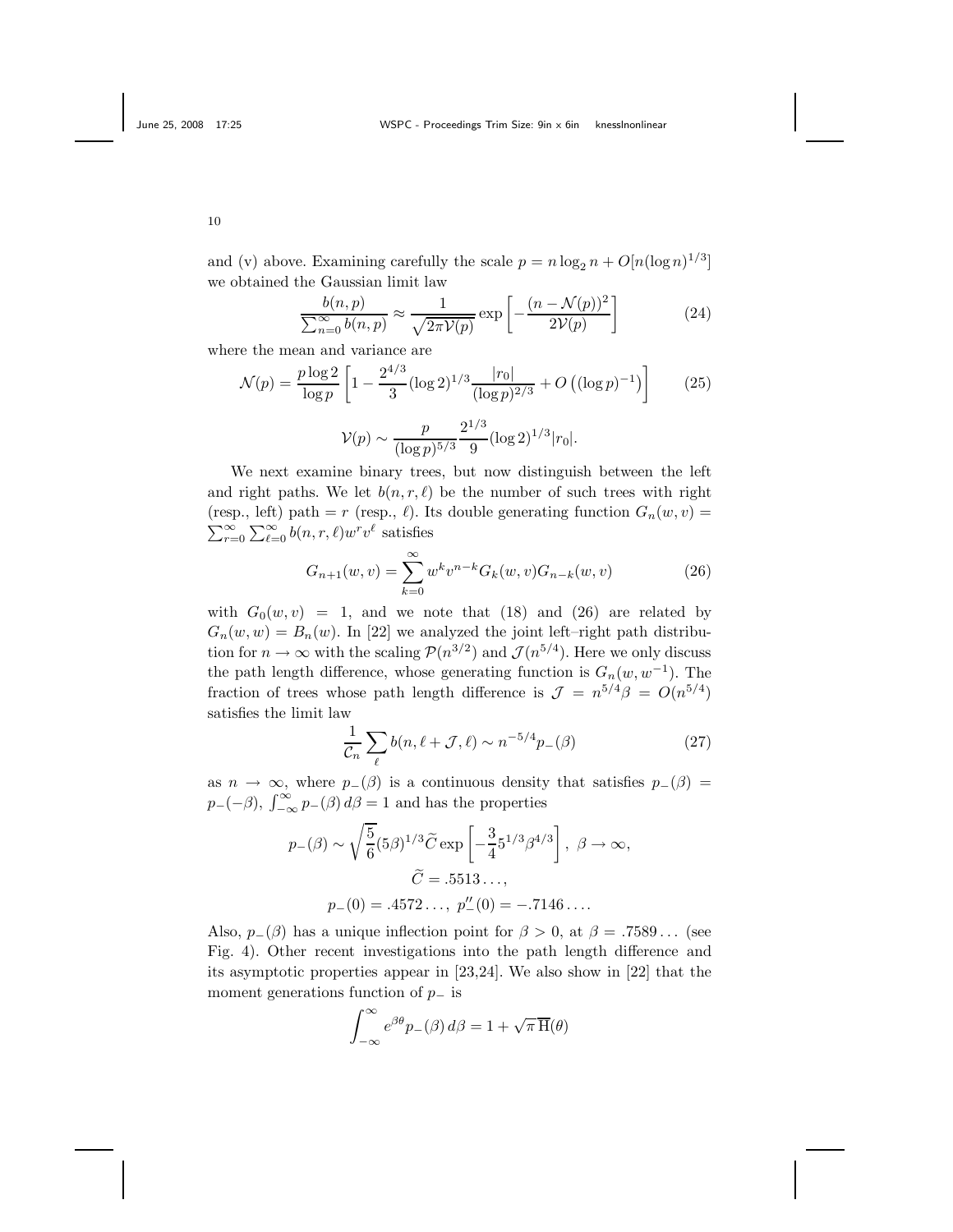where  $\overline{H}(\theta) = \theta^{6/5} \Delta(\theta^{4/5}) = B^{3/2} \Delta(B)$  (*B* =  $\theta^{4/5}$ ) and  $\Delta(B)$  satisfies the non-linear integral equation

$$
\int_0^B \Delta(\xi)\Delta(B-\xi)\,d\xi + 2B^2\Delta(B) + 2\sqrt{\frac{B}{\pi}} = \frac{4}{\sqrt{\pi}}\int_0^B \frac{\Delta'(\xi)}{\sqrt{B-\xi}}\,d\xi. \tag{28}
$$

This characterizes the moment generating function for  $\theta$  real and positive. For  $\theta$  purely imaginary we let  $\theta = ix$ ,  $y = x^{4/5}$ ,  $\overline{H}(ix) = -y^{3/2}\Lambda(y)$  and  $U(\phi) = \int_0^\infty e^{-y\theta} \Lambda(y) dy$ . Then  $U(\phi)$  satisfies the non-linear ODE

$$
2U''(\phi) + U^2(\phi) + 4\sqrt{\phi}U(\phi) = \phi^{-3/2},
$$
\n(29)

which is closely related to the first Painleve transcendent.



Fig. 4. The density  $p_-(\beta)$  for  $\beta \in [0,3]$ .

## **6. Summary**

We have shown that many classic problems in theoretical computer science and combinatorics involve solving non-linear recurrences, where the nonlinearity takes the form a convolution sum, as in  $(3)$ ,  $(4)$ ,  $(9)$ ,  $(18)$ ,  $(22)$ or (26). In each case an exact solution seems out of the question, but a singular perturbation analysis is fruitful and yields valuable asymptotic results. Thus applied math techniques which are now fairly standard tools,